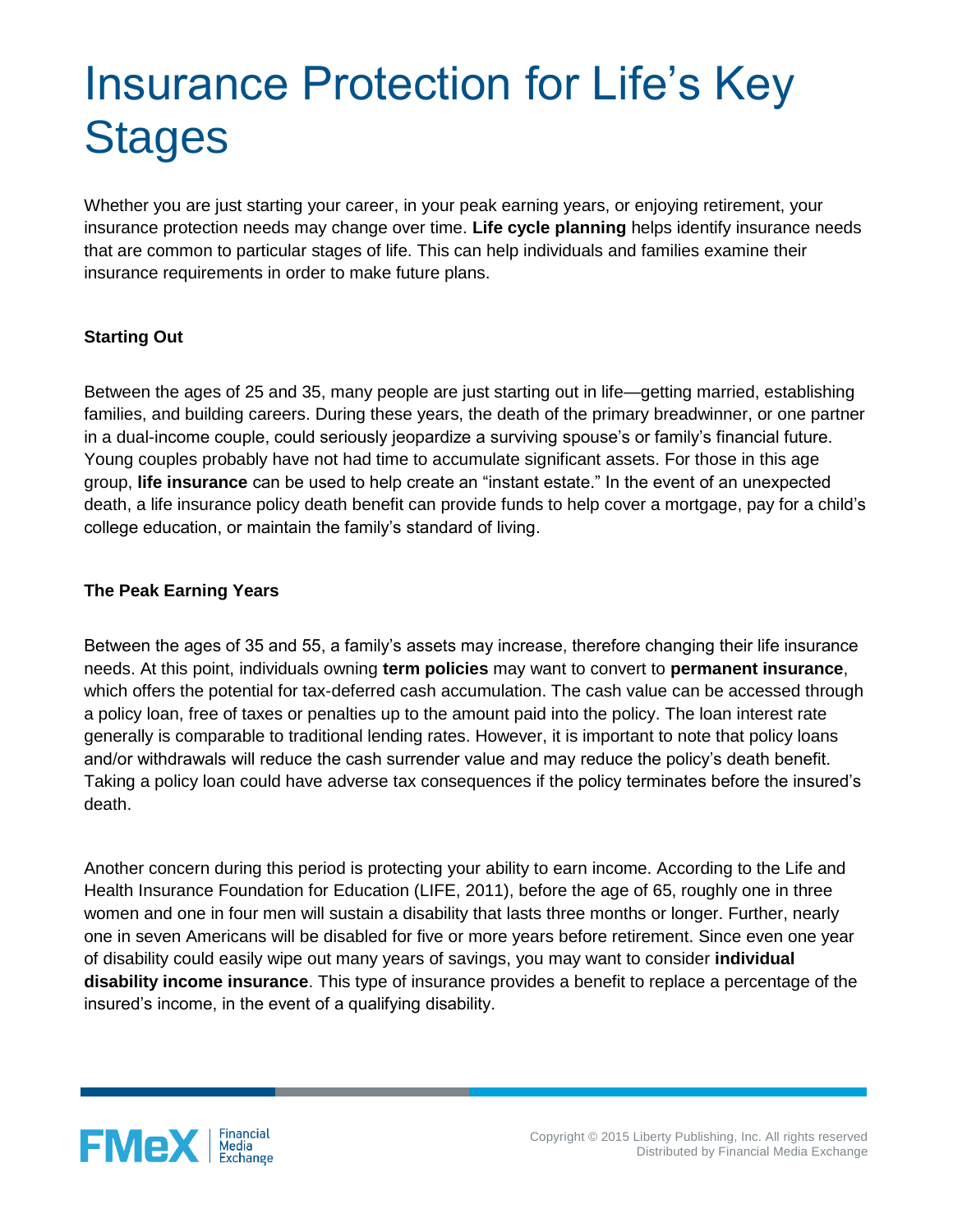To address disability concerns, some life insurance policies offer a rider called a **waiver of premium**, usually available at an additional cost. With this additional coverage, if the insured becomes disabled, the insurer picks up the cost of the premiums with no repayment required, and the insured's life insurance coverage is not affected.

## **Nearing Retirement**

As retirement approaches, you may want to prepare strategies to minimize potential estate taxes. Life insurance offers a practical and affordable means of creating liquidity at death to help pay estate taxes. One approach is to establish an **irrevocable life insurance trust (ILIT)**. When properly executed, the trust is used to purchase a life insurance policy in an amount at least equal to the projected estate taxes. The policy premiums are paid with gifts from the insured to the trust. At the insured's death, the trust provides tax-free funds to help cover the estate tax liability. To be involved in the estate planning process, you would need to work with an estate planning team, including tax and legal professionals.

## **The Retirement Years**

Upon retirement, new concerns may arise. Personal assets that have taken years to accumulate could be quickly depleted should an individual require long-term care in a skilled nursing home facility. Most people are unaware of the actual costs associated with long-term care. According to the American Association of Retired Persons (AARP), the national average for private nursing home care is \$74,000 per year. Other long term health care statistics: \$206 per day for a private room in a nursing home; \$185 per day for a semi-private room; \$3,185 per month for a one bedroom unit in an assisted living facility; and \$60 per day for care in an adult day health care center.

Although Medicare generally begins at age 65, it does not cover extended long-term care services. Medicaid is the government program designed to help those in financial need. However, individuals must "spend down" their personal assets and meet the Federal poverty guidelines before qualifying for nursing home care under Medicaid.

Long term care insurance (LTCI), if *previously* purchased, may help cover extended care expenses, including at-home, assisted living facility or nursing home care. Long-term care insurance may also help preserve assets, while easing the financial and caregiving burden on family members.